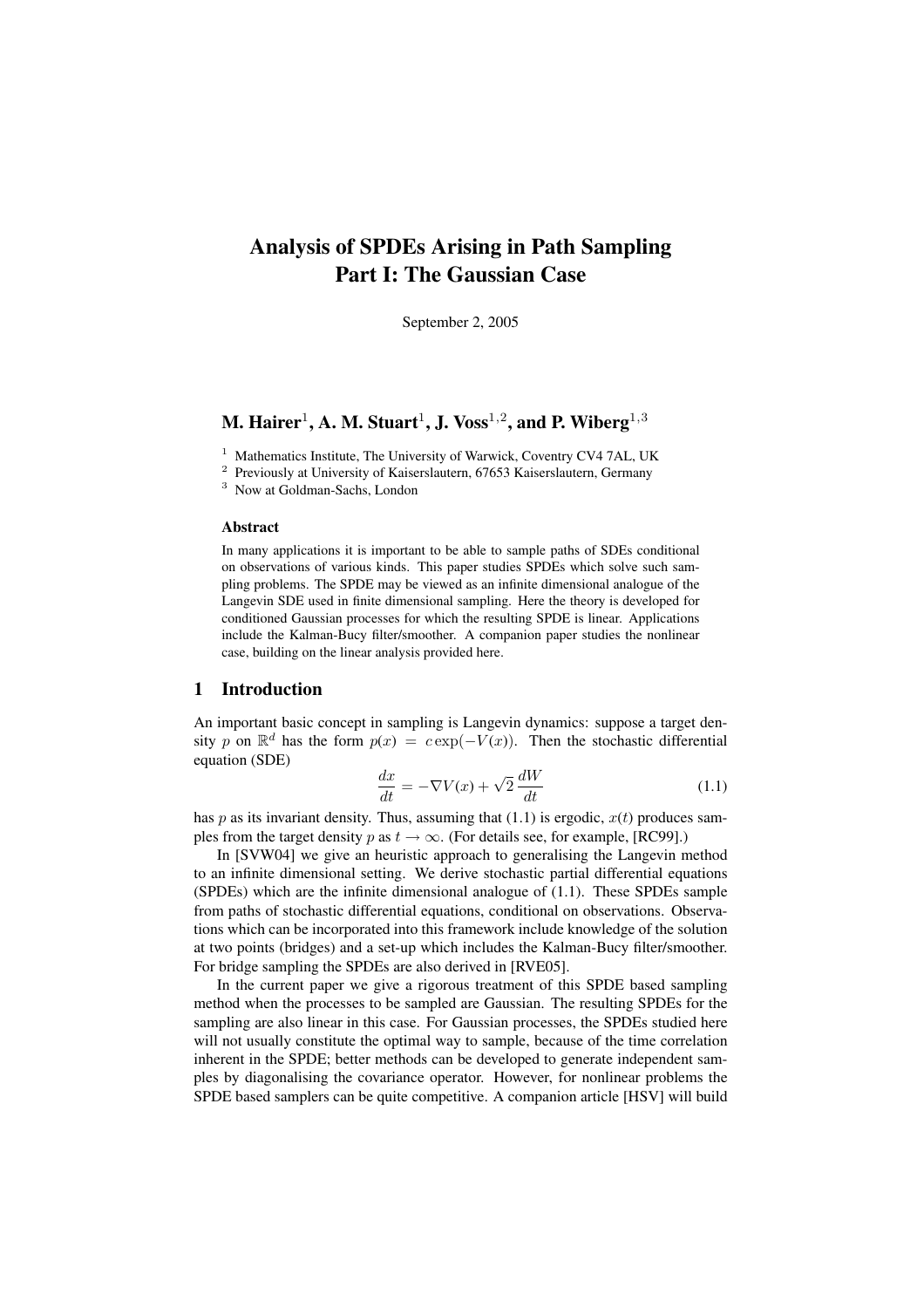#### GAUSSIAN PROCESSES 2

on the analysis in this paper to analyse SPDEs which sample paths from nonlinear SDEs, conditional on observations.

In section 2 of this article we will develop a general MCMC method to sample from a given Gaussian process. It transpires that the distribution of a centred Gaussian process coincides with the invariant distribution of the  $L^2$ -valued SDE

$$
\frac{dx}{dt} = \mathcal{L}x + \sqrt{2}\frac{dw}{dt} \qquad \forall t \in (0, \infty), \tag{1.2}
$$

where  $\mathcal L$  is the inverse of the covariance operator and w is a cylindrical Wiener process. General Gaussian processes can be handled by subtracting the mean.

The first sampling problems we consider are governed by paths of the  $\mathbb{R}^d$ -valued linear SDE

$$
\frac{dX}{du}(u) = AX(u) + B\frac{dW}{du}(u) \qquad \forall u \in [0,1]
$$
\n(1.3)

subject to observations of the initial point  $X(0)$ , as well as possibly the end-point  $X(1)$ . Here we have  $A, B \in \mathbb{R}^{d \times d}$  and W is a standard d-dimensional Brownian motion. Since the SDE is linear, the solution  $X$  is a Gaussian process. Section 3 identifies the operator  $\mathcal L$  in the case where we sample solutions of (1.3), subject to end-point conditions. In fact,  $\mathcal L$  is a second order differential operator with boundary conditions reflecting the nature of the observations and thus we can write (1.2) as an SPDE.

In section 4 we study the situation where two processes  $X$  and  $Y$  solve the linear system of SDEs

$$
\frac{dX}{du}(u) = A_{11}X(u) + B_{11}\frac{dW_x}{du}(u)
$$

$$
\frac{dY}{du}(u) = A_{21}X(u) + B_{22}\frac{dW_y}{du}(u)
$$

on  $[0, 1]$  and we want to sample paths from the distribution of X (the signal) conditioned on Y (the observation). Again, we identify the operator  $\mathcal L$  in (1.2) as a second order differential operator and derive an SPDE with this distribution as its invariant distribution. We also give a separate proof that the mean of the invariant measure coincides with the standard algorithmic implementation of the Kalman-Bucy filter/smoother through forward/backward sweeps.

To avoid confusion we use the following naming convention. Solutions to SDEs like (1.3) which give our target distributions are denoted by upper case letters. Solutions to infinite dimensional Langevin equations like (1.2) which we use to sample from these target distributions are denoted by lower case letters.

### 2 Gaussian Processes

In this section we will derive a Hilbert space valued SDE to sample from arbitrary Gaussian processes.

Recall that a random variable X taking values in a separable Hilbert space  $H$  is said to be *Gaussian* if the law of  $\langle y, X \rangle$  is Gaussian for every  $y \in \mathcal{H}$  (Dirac measures are considered as Gaussian for this purpose). It is called *centred* if  $\mathbb{E}\langle y, X \rangle = 0$  for every  $y \in H$ . Gaussian random variables are determined by their mean  $m = \mathbb{E} X \in H$ . and their covariance operator  $C: \mathcal{H} \to \mathcal{H}$  defined by

$$
\langle y, \mathcal{C}x \rangle = \mathbb{E}(\langle y, X - m \rangle \langle X - m, x \rangle).
$$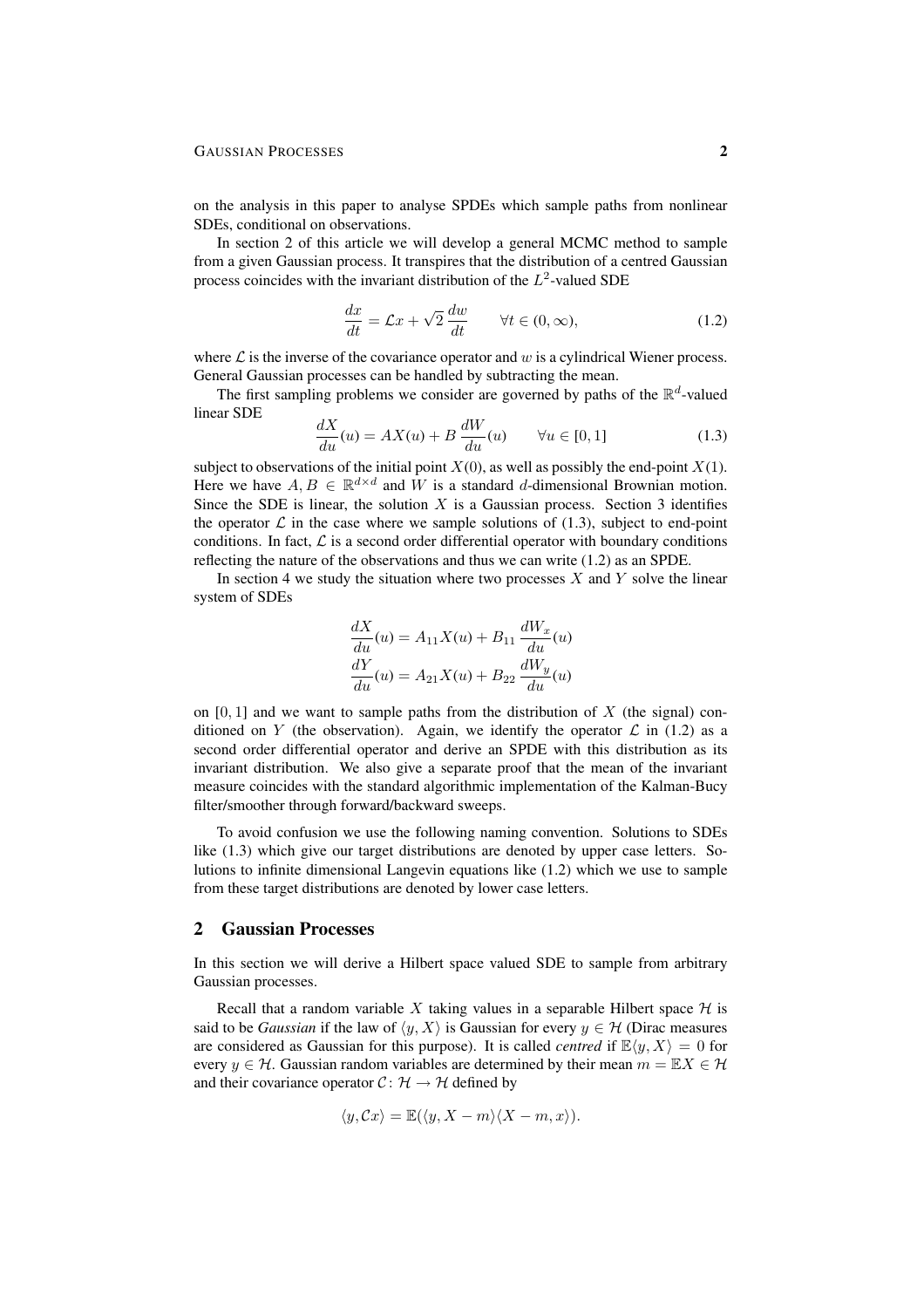For details see *e.g.* [DPZ92, section 2.3.2]. The following lemma (see [DPZ92, proposition 2.15]) characterises the covariance operators of Gaussian measures.

## Lemma 2.1 *Let* X *be a Gaussian random variable on a separable Hilbert space. Then the covariance operator* C *of* X *is self-adjoint, positive and trace class.*

A Gaussian random variable is said to be *non-degenerate* if  $\langle y, Cy \rangle > 0$  for every  $y \in \mathcal{H} \setminus \{0\}$ . An equivalent characterisation is that the law of  $\langle y, X \rangle$  is a proper Gaussian measure (*i.e.* not a Dirac measure) for every  $y \in \mathcal{H} \setminus \{0\}$ . Here we will always consider non-degenerate Gaussian measures. Then  $C$  is strictly positive definite and we can define  $\mathcal L$  to be the inverse of  $-\mathcal C$ . Since  $\mathcal C$  is trace class, it is also bounded and thus the spectrum of  $\mathcal L$  is bounded away from 0.

We now construct an infinite dimensional process which, in equilibrium, samples from a prescribed Gaussian measure. Denote by  $w$  the cylindrical Wiener process on  $H$ . Then one has formally

$$
w(t) = \sum_{n=1}^{\infty} \beta_n(t)\phi_n \quad \forall t \in (0, \infty),
$$
 (2.1)

where for  $n \in \mathbb{N}$  the  $\beta_n$  are i.i.d. standard Brownian motions and  $\phi_n$  are the (orthonormal) eigenvectors of C. Note that the sum  $(2.1)$  does *not* converge in H but that one can make sense of it by embedding  $H$  into a larger Hilbert space in such a way that the embedding is Hilbert-Schmidt. The choice of this larger space does not affect any of the subsequent expressions (see also [DPZ92] for further details).

Given C and  $\mathcal L$  as above, consider the  $\mathcal H$ -valued SDE given by

$$
\frac{dx}{dt} = \mathcal{L}x - \mathcal{L}m + \sqrt{2}\frac{dw}{dt},\tag{2.2}
$$

which should be interpreted in the following way:

$$
x(t) = m + e^{\mathcal{L}t}(x(0) - m) + \sqrt{2} \int_0^t e^{\mathcal{L}(t-s)} dw(s).
$$
 (2.3)

If  $x \in C([0, T], \mathcal{H})$  satisfies (2.3) it is called a *mild* solution of the SDE (2.2). We have the following result.

Lemma 2.2 *Let* C *be the covariance operator and* m *the mean of a non-degenerate Gaussian random variable* X *on a separable Hilbert space* H*. Then the corresponding evolution equation (2.2) with*  $\mathcal{L} = -\mathcal{C}^{-1}$  *has continuous* H-valued mild solutions. *Furthermore, it has a unique invariant measure* µ *on* H *which is Gaussian with mean* m *and covariance* C *and there exists a constant* K *such that for every initial condition*  $x_0 \in H$  *one has* 

$$
\|\text{law}(x(t)) - \mu\|_{\text{TV}} \le K \left(1 + \|x_0 - m\|_{\mathcal{H}}\right) \exp(-\|\mathcal{C}\|_{\mathcal{H}\to\mathcal{H}}^{-1} t),
$$

*where*  $\|\cdot\|_{TV}$  *denotes the total variation distance between measures.* 

*Proof.* The existence of a continuous  $H$ -valued solution of the SDE (2.2) is established in  $[IMM<sup>+</sup>90]$ . The uniqueness of the invariant measure and the convergence rate in the total variation distance follow by combining Theorems 6.3.3 and 7.1.1 from [DPZ96]. The characterisation of the invariant measure is established in [DPZ96, Thm 6.2.1].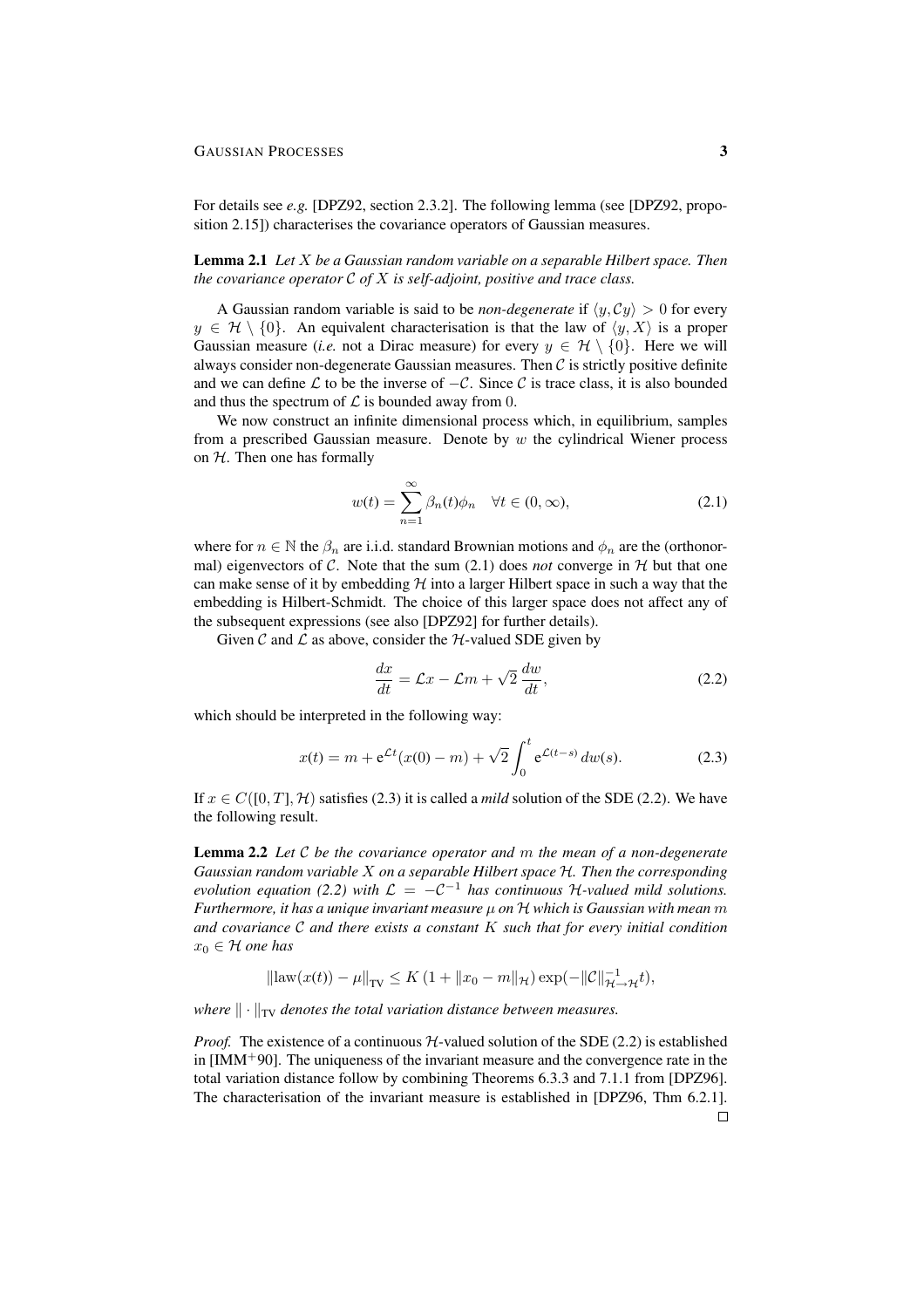Using the Karhunen-Loève expansion we can give an heuristic argument which illustrates why Lemma 2.2 holds in the case  $m = 0$ : denote by  $(\phi_n)_{n \in \mathbb{N}}$  an orthonormal basis of eigenvectors of C and by  $(\lambda_n)_{n \in \mathbb{N}}$  the corresponding eigenvalues. If X is centred it is possible to expand  $X$  as

$$
X = \sum_{n=1}^{\infty} \alpha_n \sqrt{\lambda_n} \phi_n,
$$
 (2.4)

for some real-valued random variables  $\alpha_n$ . (In contrast to the situation in (2.1) the convergence in (2.4) actually holds in  $L^2(\Omega, \mathbb{P}, \mathcal{H})$ , where  $(\Omega, \mathbb{P})$  is the underlying probability space.) A simple calculation shows that the coefficients  $\alpha_n$  are i.i.d.  $\mathcal{N}(0, 1)$ distributed random variables. The expansion  $(2.4)$  is called the Karhunen-Loève expansion. Details about this construction can be found in [AT05].

Now express the solution x of (2.2) in the basis ( $\phi_n$ ) as

$$
x(t) = \sum_{n=1}^{\infty} \gamma_n(t)\phi_n.
$$

Then a formal calculation using (2.1) and (2.2) leads to the SDE

$$
\frac{d\gamma_n}{dt} = -\frac{1}{\lambda_n} + \sqrt{2} \frac{d\beta_n}{dt}
$$

for the time evolution of the coefficients  $\gamma_n$  and hence  $\gamma_n$  is ergodic with stationary distribution  $\mathcal{N}(0, \lambda_n)$  for every  $n \in \mathbb{N}$ . Thus the stationary distribution of (2.2) has the same Karhunen-Loève expansion as the distribution of  $X$  and the two distributions are the same.

In this article, the Hilbert space H will always be the space  $L^2([0,1], \mathbb{R}^d)$  of square integrable  $\mathbb{R}^d$ -valued functions and the Gaussian measures we consider will be distributions of Gaussian processes. In this case the operator C has a kernel  $C: [0, 1]^2 \to \mathbb{R}^{d \times d}$ such that

$$
(\mathcal{C}x)(u) = \int_0^1 C(u, v) x(v) dv.
$$
 (2.5)

If the covariance function  $C$  is Hölder continuous, then the Kolmogorov continuity criterion (see *e.g.* [DPZ92, Thm 3.3]) ensures that  $X$  is almost surely a continuous function from [0, 1] to  $\mathbb{R}^d$ . In this case C is given by the formula

$$
C(u, v) = \mathbb{E}\Big(\big(X(u) - m(u)\big)\big(X(v) - m(v)\big)^*\Big)
$$

and the convergence of the expansion (2.4) is uniform with probability one.

Remark 2.3 The solution of (2.2) may be viewed as an MCMC method for sampling from a given Gaussian process. The key to exploiting this fact is the identification of the operator  $\mathcal L$  for a given Gaussian process. In the next section we show that, for a variety of linear SDEs,  $\mathcal L$  is a second order differential operator and hence (2.2) is a stochastic partial differential equation. If C has a Hölder continuous kernel  $C$ , it follows from (2.5) and the relation  $C = (-C)^{-1}$  that it suffices to find a differential operator  $\mathcal L$  such that  $C(u, v)$  is the Green's function of  $-\mathcal L$ .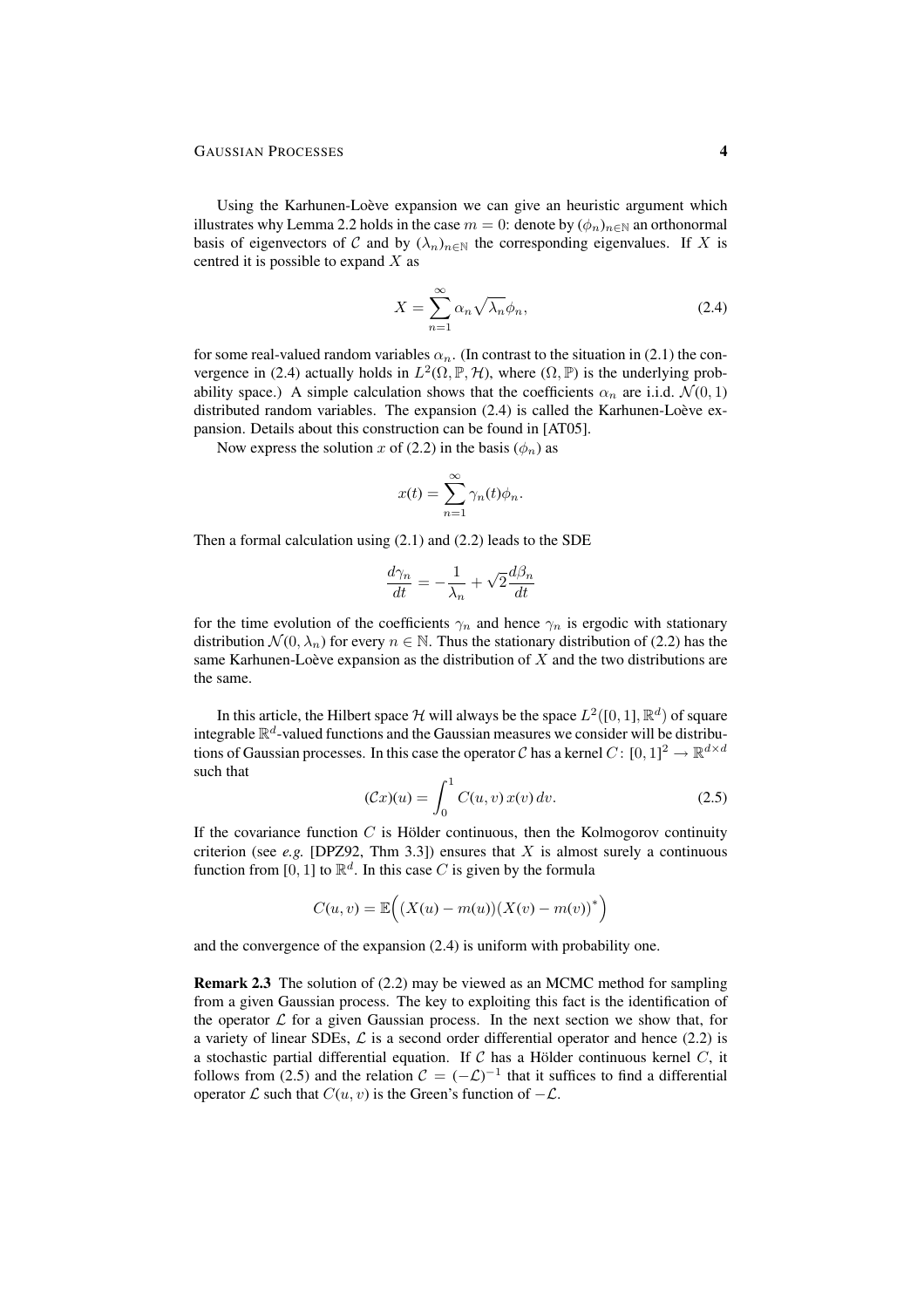## 3 Conditioned Linear SDEs

In this section we apply our sampling technique from section 2 to Gaussian measures which are given as the distributions of a number of conditioned linear SDEs. We condition on, in turn, a single known point (subsection 3.1), a single point with Gaussian distribution (subsection 3.2) and finally a bridge between two points (subsection 3.3).

Throughout we consider the  $\mathbb{R}^d$ -valued SDE

$$
\frac{dX}{du}(u) = AX(u) + B\frac{dW}{du}(u), \qquad \forall u \in [0,1], \tag{3.1}
$$

where  $A, B \in \mathbb{R}^{d \times d}$  and W is the standard d-dimensional Brownian motion. We assume that the matrix  $BB^*$  is invertible. We associate to (3.1) the second order differential operator  $L$  formally given by

$$
L = (\partial_u + A^*)(BB^*)^{-1}(\partial_u - A).
$$
 (3.2)

When equipped with homogeneous boundary conditions through its domain of definition, we will denote the operator  $(3.2)$  by  $\mathcal{L}$ . We will always consider boundary conditions of the general form  $D_0x(0) = 0$  and  $D_1x(1) = 0$ , where  $D_i = A_i\partial_{u_i} + b_i$ are first-order differential operators.

**Remark 3.1** We will repeatedly write  $\mathbb{R}^d$ -valued SPDEs with inhomogeneous boundary conditions of the type

$$
\partial_t x(t, u) = Lx(t, u) + g(u) + \sqrt{2} \partial_t w(t, u) \quad \forall (t, u) \in (0, \infty) \times [0, 1],
$$
  
\n
$$
D_0 x(t, 0) = a, \quad D_1 x(t, 1) = b \quad \forall t \in (0, \infty),
$$
  
\n
$$
x(0, u) = x_0(u) \quad \forall u \in [0, 1]
$$
\n(3.3)

where  $g: [0, 1] \to \mathbb{R}^d$  is a function,  $\partial_t w$  is space-time white noise, and  $a, b \in \mathbb{R}^d$ . We call a process x a solution of this SPDE if it solves (2.2) with  $x(0) = x_0$  where L is L equipped with the boundary conditions  $D_0 f(0) = 0$  and  $D_1 f(1) = 0$ , and  $m: [0, 1] \rightarrow$  $\mathbb{R}^d$  is the solution of the boundary value problem  $-Lm = g$  with boundary conditions  $D_0m(0) = a$  and  $D_1m(1) = b$ .

To understand the connection between  $(3.3)$  and  $(2.3)$  note that, if w is a smooth function, then the solutions of both equations coincide.

## 3.1 Fixed Left End-Point

Consider the problem of sampling paths of (3.1) subject only to the initial condition

$$
X(0) = x^- \in \mathbb{R}^d. \tag{3.4}
$$

The solution of this SDE is a Gaussian process with mean

$$
m(u) = E(X(u)) = e^{uA}x^{-}
$$
\n(3.5)

and covariance function

$$
C_0(u,v) = e^{uA} \left( \int_0^{u \wedge v} e^{-rA} B B^* e^{-rA^*} dr \right) e^{vA^*}
$$
 (3.6)

(see *e.g.* [KS91, section 5.6] for reference). Let  $\mathcal L$  denote the differential operator  $L$ from (3.2) with the domain of definition

$$
\mathcal{D}(\mathcal{L}) = \{ f \in H^2([0, 1], \mathbb{R}^d) \mid f(0) = 0, \frac{d}{du} f(1) = Af(1) \}. \tag{3.7}
$$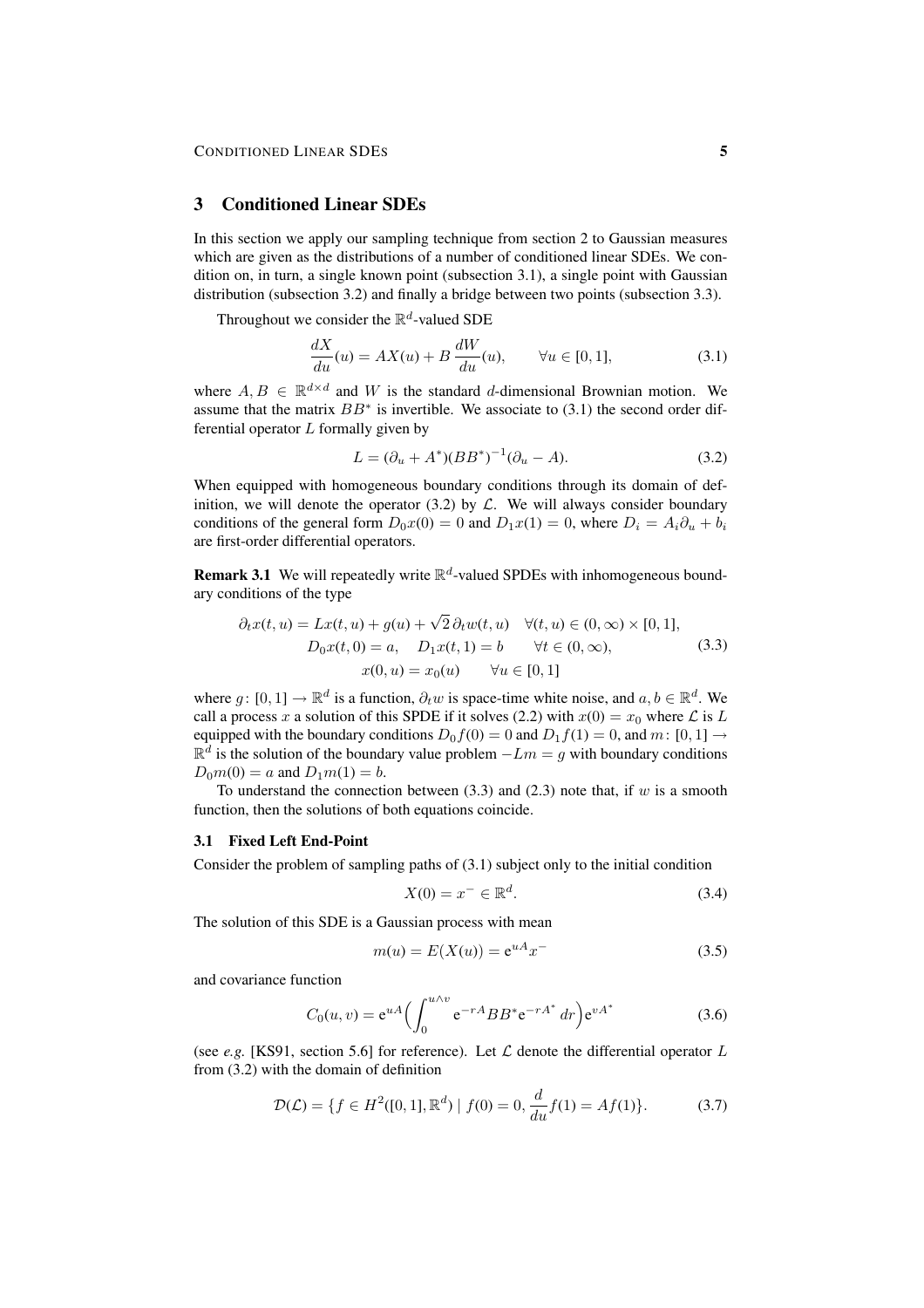**Lemma 3.2** *With*  $\mathcal{L}$  *given by (3.2) and (3.7) the function*  $C_0$  *is the Green's function for* −L*. That is*

$$
LC_0(u,v) = -\delta(u-v)I
$$

*and*

$$
C_0(0, v) = 0, \quad \partial_u C(1, v) = A C_0(1, v) \qquad \forall v \in (0, 1).
$$

*Proof.* From (3.6) we can see that for  $u \neq v$  the kernel is differentiable with derivative

$$
\partial_u C_0(u, v) = \begin{cases} AC_0(u, v) + BB^* e^{-uA^*} e^{vA^*}, & \text{for } u < v, \text{ and} \\ AC_0(u, v) & \text{for } u > v. \end{cases}
$$
(3.8)

Thus the kernel  $C_0$  satisfies the boundary conditions  $C_0(0, v) = 0$  for all  $v \in (0, 1]$  and  $\partial_u C_0(1, v) = AC(1, v)$  for all  $v \in [0, 1)$ .

Equation (3.8) shows

$$
(BB^*)^{-1}(\partial_u - A)C_0(u, v) = \begin{cases} e^{-uA^*}e^{vA^*}, & \text{for } u < v, \text{ and} \\ 0 & \text{for } u > v \end{cases}
$$
 (3.9)

and thus we get

$$
LC_0(u, v) = (\partial_u + A^*)(BB^*)^{-1}(\partial_u - A)C_0(u, v) = 0 \qquad \forall u \neq v.
$$

Now let  $v \in (0, 1)$ . Then we get

$$
\lim_{u \uparrow v} (BB^*)^{-1} (\partial_u - A) C_0(u, v) = I
$$

and

$$
\lim_{u \downarrow v} (BB^*)^{-1} (\partial_u - A) C_0(u, v) = 0
$$

This shows  $LC_0(u, v) = -\delta(u - v)I$  for all  $v \in (0, 1)$ .

Now that we have identified the operator  $\mathcal{L} = (-\mathcal{C})^{-1}$  we are in the situation of Lemma 2.2 and can derive an SPDE to sample paths of (3.1), subject to the initial condition (3.4). We formulate this result precisely in the following theorem.

**Theorem 3.3** For every  $x_0 \in \mathcal{H}$  the  $\mathbb{R}^d$ -valued SPDE

$$
\partial_t x(t, u) = Lx(t, u) + \sqrt{2} \partial_t w(t, u) \qquad \forall (t, u) \in (0, \infty) \times (0, 1) \tag{3.10a}
$$

$$
x(t, 0) = x^{-}
$$
,  $\partial_{u} x(t, 1) = Ax(t, 1)$   $\forall t \in (0, \infty)$  (3.10b)

$$
x(0, u) = x_0(u) \qquad \forall u \in [0, 1]
$$
 (3.10c)

*where*  $∂<sub>t</sub>w$  *is space-time white noise has a unique mild solution. The SPDE is ergodic* and in equilibrium samples paths of the SDE (3.1) with initial condition  $X(0) = x^{-}$ .

*Proof.* The solution of SDE (3.1) with initial condition (3.4) is a Gaussian process where the mean m is given by  $(3.5)$ . The mean m solves the boundary value problem  $Lm(u) = 0$  for all  $u \in (0, 1)$ ,  $m(0) = x^{-}$  and  $m'(1) = Am(1)$ . From Remark 3.1 we find that x is a solution of the Hilbert space valued SDE (2.2) for this function  $m$ .

Lemma 3.2 shows that  $\mathcal{L}$ , given by (3.2) with the boundary conditions from (3.10b), is the inverse of  $-C$  where C is the covariance operator of the distribution we want to sample from. Lemma 2.2 shows then that the SPDE (3.10) is ergodic and that its stationary distribution coincides with the distribution of solutions of the SDE (3.1) with initial condition  $X(0) = x^{-}$ .  $\Box$ 

 $\Box$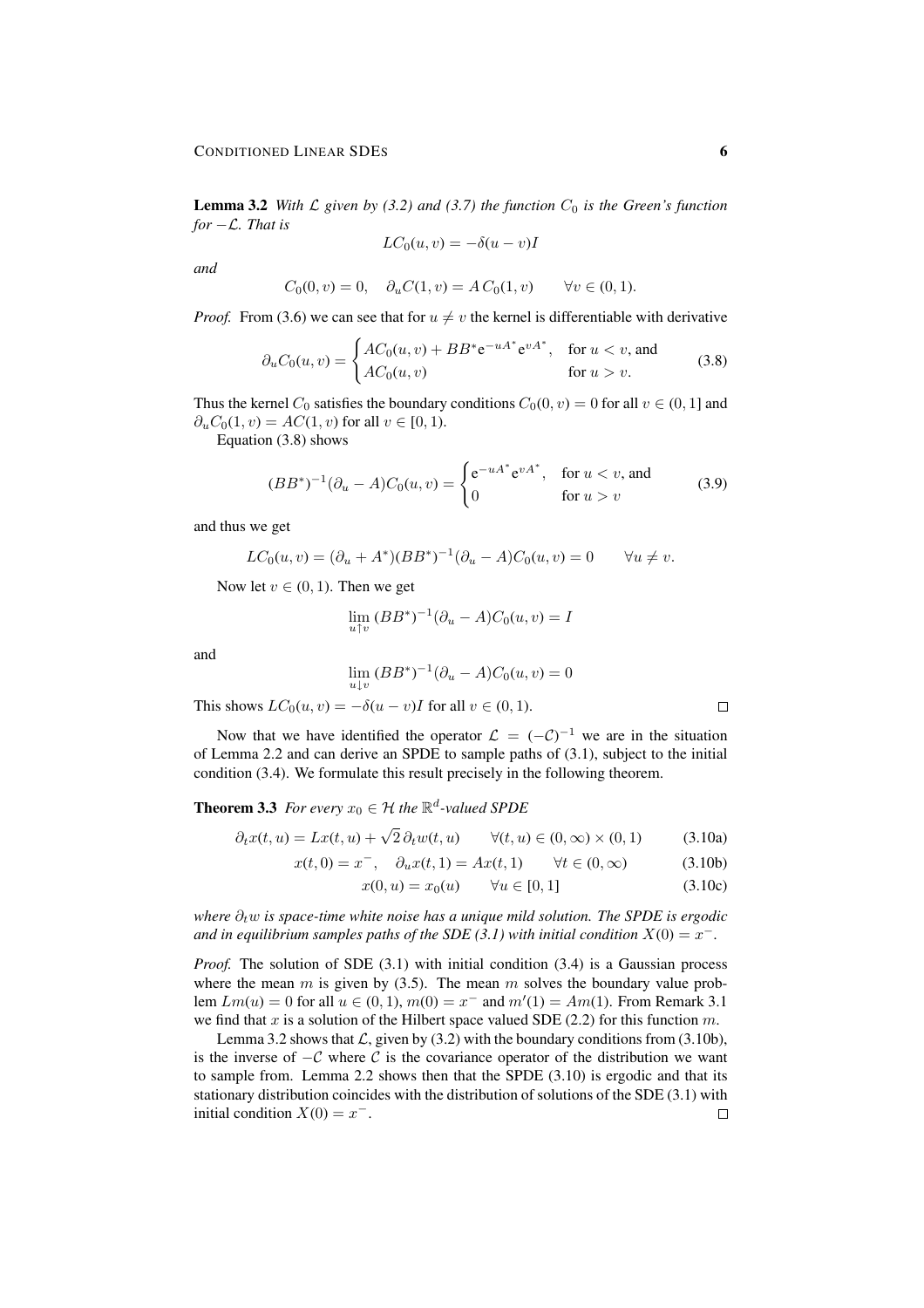#### 3.2 Gaussian Left End-Point

An argument similar to the one in section 3.1 deals with sampling paths of (3.1) where  $X(0)$  is a Gaussian random variable distributed as

$$
X(0) \sim \mathcal{N}(x^-, \Sigma) \tag{3.11}
$$

with an invertible covariance matrix  $\Sigma \in \mathbb{R}^{d \times d}$  and independent of the Brownian motion W.

**Theorem 3.4** *For every*  $x_0 \in \mathcal{H}$  *the*  $\mathbb{R}^d$ -valued SPDE

$$
\partial_t x(t, u) = Lx(t, u) + \sqrt{2} \partial_t w(t, u) \qquad \forall (t, u) \in (0, \infty) \times (0, 1) \tag{3.12a}
$$

$$
\partial_u x(t,0) = Ax(t,0) + BB^* \Sigma^{-1} (x - x^-), \quad \partial_u x(t,1) = Ax(t,1) \qquad \forall t \in (0,\infty)
$$
\n(3.12b)

$$
x(0, u) = x_0(u) \qquad \forall u \in [0, 1] \tag{3.12c}
$$

*where*  $\partial_t w$  *is space-time white noise has a unique mild solution. The SPDE is ergodic and in equilibrium samples paths of the SDE (3.1) with Gaussian initial condition (3.11).*

*Proof.* The solution X of SDE (3.1) with initial condition (3.11) is a Gaussian process with mean  $(3.5)$  and covariance function

$$
C(u, v) = e^{uA} \Sigma e^{vA^*} + C_0(u, v), \qquad (3.13)
$$

where  $C_0$  is the covariance function from (3.6) for the case  $X(0) = 0$  (see *e.g.* [KS91] for reference). The mean m from (3.5) solves the boundary value problem  $Lm(u) = 0$ for all  $u \in (0, 1)$  with boundary conditions  $m'(0) = Am(0) + BB^* \Sigma^{-1}(m(0) - x^-)$ and  $m'(1) = Am(1)$ .

In order to identify the inverse of the covariance operator  $\mathcal C$  we can use (3.8) to find

$$
\partial_u C(u, v) = \begin{cases} AC(u, v) + BB^* e^{-uA^*} e^{vA^*}, & \text{for } u < v, \text{ and} \\ AC(u, v) & \text{for } u > v \end{cases}
$$

and, since  $C(0, v) = \sum e^{vA^*}$ , we get the boundary conditions

$$
\partial_u C(0, v) = AC(0, v) + BB^* \Sigma^{-1} C(0, v)
$$

and

$$
\partial_u C(1, v) = AC(0, v).
$$

From  $(\partial_u - A) e^{uA} \Sigma e^{vA^*} = 0$  we also get

$$
LC(0, v) = Le^{uA} \Sigma e^{vA^*} + LC_0(u, v) = 0
$$

for all  $u \neq v$  and  $LC(u, v) = LC_0(u, v) = -\delta(u, v)I$  for all  $u, v \in (0, 1)$ . Thus C is again the Green's function for  $-\mathcal{L}$  and the claim follows from Remark 2.3 and Lemma 2.2.  $\Box$ 

**Remark 3.5** If A is negative-definite symmetric, then the solution X of SDE  $(3.1)$  has a stationary distribution which is a centred Gaussian measure with covariance  $\Sigma =$  $-\frac{1}{2}A^{-1}BB^*$ . Choosing this distribution in (3.11), the boundary condition (3.12b) becomes

$$
\partial_u x(t,0) = -Ax(t,0), \quad \partial_u x(t,1) = Ax(t,1) \qquad \forall t \in (0,\infty).
$$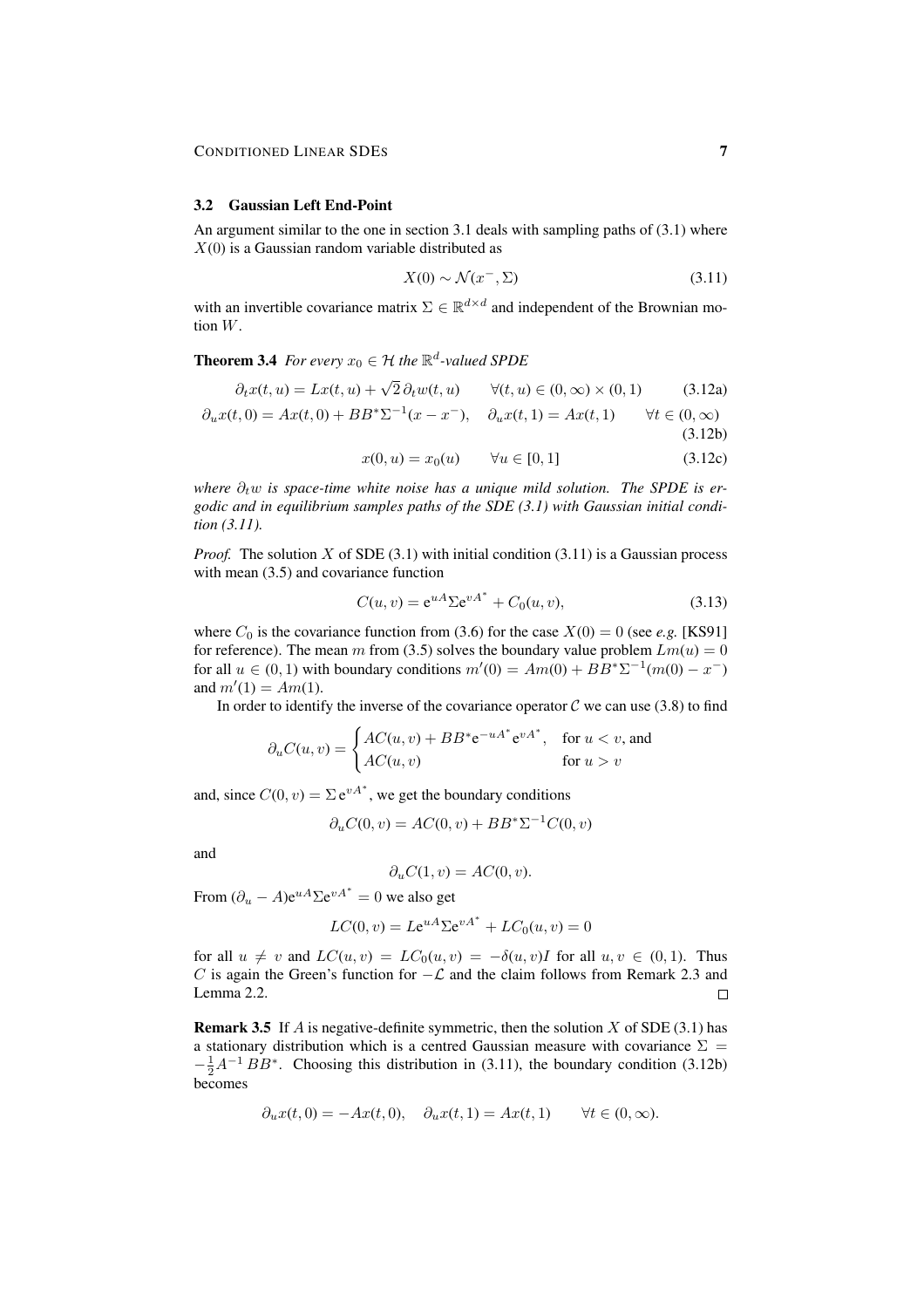#### 3.3 Bridge Sampling

In this section we apply our sampling method to sample from solutions of the linear SDE  $(3.1)$  with fixed end-points, *i.e.* we sample from the distribution of X conditioned on

$$
X(0) = x^{-}, \quad X(1) = x^{+}.
$$
\n(3.14)

The conditional distribution transpires to be absolutely continuous with respect to the Brownian bridge measure satisfying (3.14).

Let  $m$  and  $C_0$  be the mean and covariance of the unconditioned solution  $X$  of the SDE (3.1) with initial condition  $X(0) = x^{-}$ . As we will show in Lemma 4.4 below, the solution conditioned on  $X(1) = x^+$  is again a Gaussian process. The mean and covariance of the conditioned process can be found by conditioning the random variable  $(X(u), X(v), X(1))$  for  $u \le v \le 1$  on the value of  $X(1)$ . Since this is a finite dimensional Gaussian random variable, mean and covariance of the conditional distribution can be explicitly calculated. The result for the mean is

$$
\tilde{m}(u) = m(u) + C_0(u, 1)C_0(1, 1)^{-1}(x^+ - m(1))
$$
\n(3.15)

and for the covariance function we get

$$
\tilde{C}(u,v) = C_0(u,v) - C_0(u,1)C_0(1,1)^{-1}C_0(1,v).
$$
\n(3.16)

**Theorem 3.6** For every  $x_0 \in \mathcal{H}$  the  $\mathbb{R}^d$ -valued SPDE

$$
\partial_t x = Lx + \sqrt{2} \, \partial_t w \qquad \forall (t, u) \in (0, \infty) \times (0, 1) \tag{3.17a}
$$

$$
x(t,0) = x^{-}, \quad x(t,1) = x^{+} \qquad \forall t \in (0,\infty)
$$
 (3.17b)

$$
x(0, u) = x_0(u) \qquad \forall u \in [0, 1] \tag{3.17c}
$$

*where*  $\partial_t w$  *is white noise has a unique mild solution. The SPDE is ergodic and in equilibrium samples paths of the SDE (3.1) subject to the bridge conditions (3.14).*

*Proof.* The solution of the SDE (3.1) with boundary conditions (3.14) is a Gaussian process where the mean  $\tilde{m}$  is given by (3.15) and the covariance function  $\tilde{C}$  is given by (3.16). From formula (3.9) we know  $LC_0(u, 1) = 0$  and thus  $\tilde{m}$  satisfies  $L\tilde{m} =$ Lm = 0. Since  $\tilde{m}(0) = x^-$  and  $\tilde{m}(t) = m(1) + C_0(1, 1)C_0(1, 1)^{-1}(x^+ - m(1)) = x^+,$ the mean  $\tilde{m}$  solves the boundary value problem  $L\tilde{m}(u) = 0$  for all  $u \in (0,1)$  with boundary conditions  $\tilde{m}(0) = x^-$  and  $\tilde{m}(1) = x^+$ .

It remains to show that  $\tilde{C}$  is the Green's function for the operator L with homogeneous Dirichlet boundary conditions: we have  $\tilde{C}(0, v) = 0$ ,

$$
\tilde{C}(1, v) = C_0(1, v) - C_0(1, 1)C_0(1, 1)^{-1}C_0(1, v) = 0
$$

and using  $LC_0(u, 1) = 0$  we find

$$
L\tilde{C}(u,v) = LC_0(u,v) = -\delta(u-v)I.
$$

This completes the proof.

 $\Box$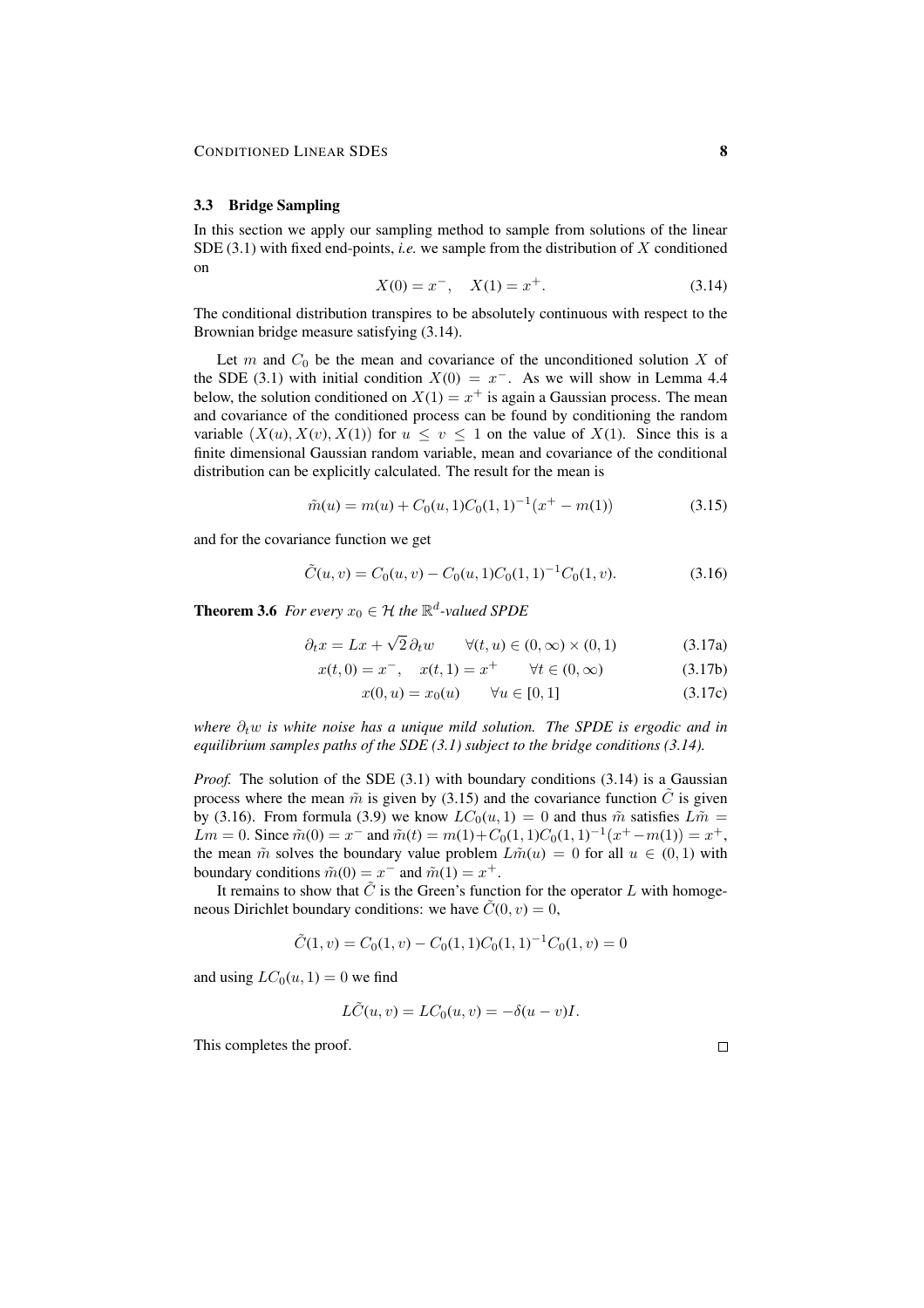## 4 The Kalman-Bucy Filter/Smoother

Consider (3.1) with X replaced by the  $\mathbb{R}^m \times \mathbb{R}^n$ -valued process  $(X, Y)$  and  $A, B \in$  $\mathbb{R}^{(m+n)\times(m+n)}$  chosen so as to obtain the linear SDE

$$
\frac{d}{du}\begin{pmatrix} X(u) \\ Y(u) \end{pmatrix} = \begin{pmatrix} A_{11} & 0 \\ A_{21} & 0 \end{pmatrix} \begin{pmatrix} X(u) \\ Y(u) \end{pmatrix} + \begin{pmatrix} B_{11} & 0 \\ 0 & B_{22} \end{pmatrix} \frac{d}{du} \begin{pmatrix} W_x(u) \\ W_y(u) \end{pmatrix}.
$$
 (4.1a)

We impose the conditions

$$
X_0 \sim \mathcal{N}(x^-, \Lambda), \quad Y_0 = 0 \tag{4.1b}
$$

and try to sample from paths of  $X$  given paths of  $Y$ . We derive an SPDE whose invariant measure is the conditional distribution of  $X$  given  $Y$ . Formally this SPDE is found by writing the SPDE for sampling from the solution  $(X, Y)$  of (4.1) and considering the equation for the evolution of x, viewing  $y \equiv Y$  as known. This leads to the following result.

Theorem 4.1 *Given a path* Y *sampled from (4.1) consider the SPDE*

$$
\partial_t x = \left( (\partial_u + A_{11}^*)(B_{11}B_{11}^*)^{-1}(\partial_u - A_{11}) - A_{21}^*(B_{22}B_{22}^*)^{-1}A_{21} \right) x \n+ A_{21}^*(B_{22}B_{22}^*)^{-1}\frac{dY}{du} + \sqrt{2}\,\partial_t w,
$$
\n(4.2a)

*equipped with the inhomogeneous boundary conditions*

$$
\partial_u x(t,0) = A_{11}x(t,0) + B_{11}B_{11}^* \Lambda^{-1} (x(t,0) - x^-),
$$
  
\n
$$
\partial_u x(t,1) = A_{11}x(t,1)
$$
\n(4.2b)

*and initial condition*

$$
x(0, u) = x_0(u) \qquad \forall u \in [0, 1]. \tag{4.2c}
$$

*Then for every*  $x_0 \in H$  *the SPDE has a unique mild solution and is ergodic. Its stationary distribution coincides with the conditional distribution of* X *given* Y *for* X, Y *solving (4.1).*

The proof of this theorem is based on the following three lemmas concerning conditioned Gaussian processes. After deriving these three lemmas we give the proof of Theorem 4.1. The section finishes with a direct proof that the mean of the invariant measure coincides with the standard algorithmic implementation of the Kalman-Bucy filter/smoother through forward/backward sweeps (this fact is implicit in Theorem 4.1).

**Lemma 4.2** Let  $\mathcal{H} = \mathcal{H}_1 \oplus \mathcal{H}_2$  be a separable Hilbert space with projectors  $\Pi_i : \mathcal{H} \to$  $\mathcal{H}_i$ . Let  $\mathcal{C} \colon \mathcal{H} \to \mathcal{H}$  be a positive definite, bounded, linear, self-adjoint operator and *denote*  $C_{ij} = \Pi_i C \Pi_j^*$ . Then  $C_{11} - C_{12} C_{22}^{-1} C_{21}$  is positive definite and if  $C_{11}$  is trace  $\emph{class}$  then the operator  $\mathcal{C}_{22}^{-1/2}\mathcal{C}_{21}$  is Hilbert-Schmidt.

*Proof.* Since  $C$  is positive definite, one has

$$
2|\langle \mathcal{C}_{21}x, y \rangle| \leq \langle x, \mathcal{C}_{11}x \rangle + \langle y, \mathcal{C}_{22}y \rangle,
$$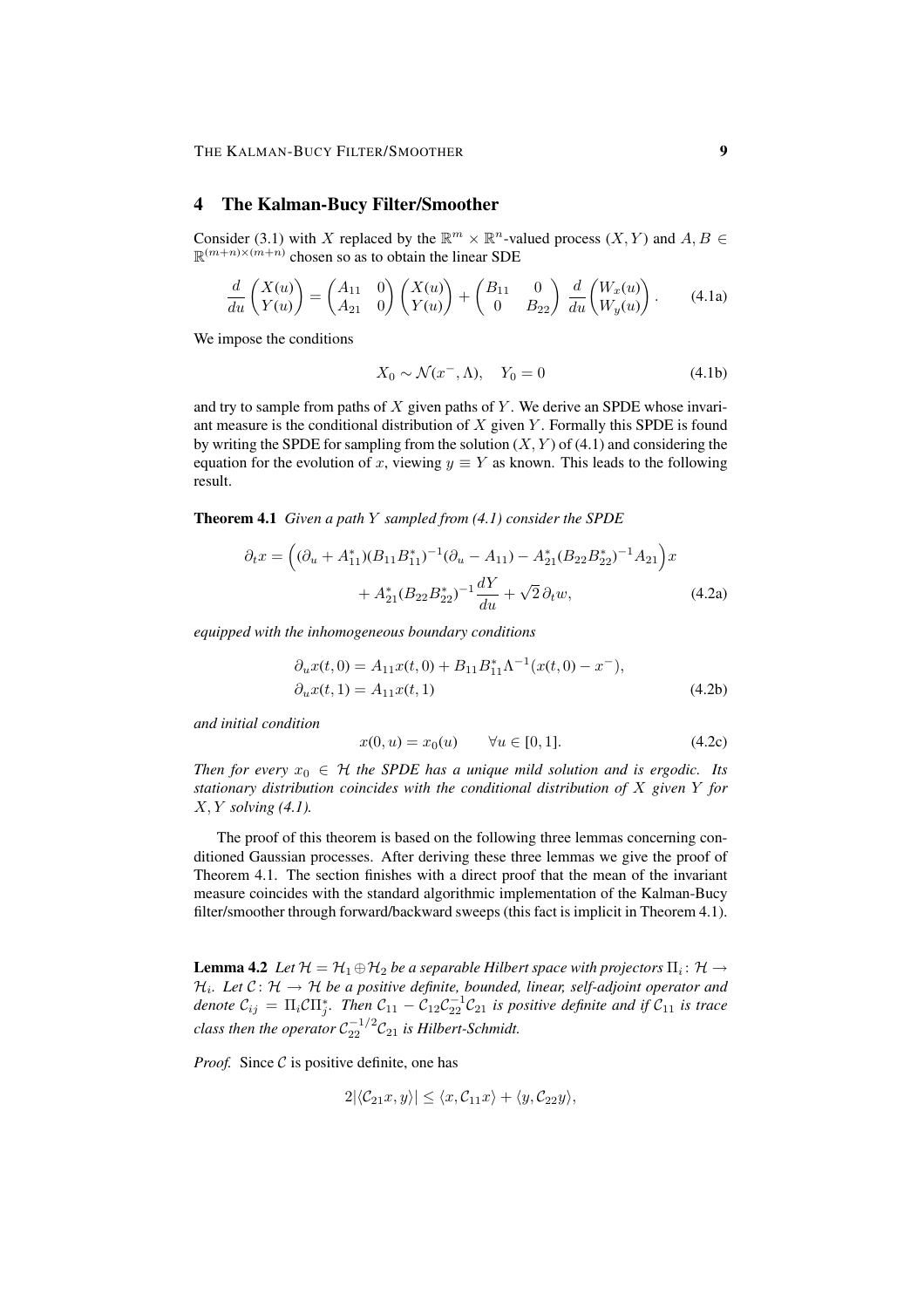for every  $(x, y) \in \mathcal{H}$ . It follows that

$$
|\langle \mathcal{C}_{21}x, y \rangle|^2 \le \langle x, \mathcal{C}_{11}x \rangle \langle y, \mathcal{C}_{22}y \rangle, \tag{4.3}
$$

and so

$$
|\langle \mathcal{C}_{21}x, \mathcal{C}_{22}^{-1/2}y \rangle|^2 \le \langle x, \mathcal{C}_{11}x \rangle ||y||^2 \tag{4.4}
$$

for every  $y \neq 0$  in the range of  $C_{22}^{1/2}$ . Equation (4.3) implies that  $C_{21}x$  is orthogonal to ker  $C_{22}$  for every  $x \in \mathcal{H}_1$ . Therefore the operator  $C_{22}^{-1/2}C_{21}$  can be defined on all of  $\mathcal{H}_1$ and thus is bounded. Taking  $y = C_{22}^{-1/2} C_{21} x$  in (4.4) gives  $||C_{22}^{-1/2} C_{21} x||^2 \le \langle x, C_{11} x \rangle$ and thus  $\langle x, (C_{11} - C_{12}C_{22}^{-1}C_{21})x \rangle \ge 0$  for every  $x \in \mathcal{H}_1$ . This completes the proof.

**Remark 4.3** Note that  $C$  being strictly positive definite is not sufficient to imply that  $C_{11}-C_{12}C_{22}^{-1}C_{21}$  is also strictly positive definite. A counter-example can be constructed by considering the Wiener measure on  $\mathcal{H} = L^2([0,1])$  with  $\mathcal{H}_1$  being the linear space spanned by the constant function 1.

**Lemma 4.4** Let  $\mathcal{H}=\mathcal{H}_1\oplus\mathcal{H}_2$  be a separable Hilbert space with projectors  $\Pi_i\colon \mathcal{H}\to$  $\mathcal{H}_i$ . Let  $(X_1,X_2)$  be an  $\mathcal{H}$ -valued Gaussian random variable with mean  $m=(m_1,m_2)$ and positive definite covariance operator  $\mathcal C$  and define  $\mathcal C_{ij} = \Pi_i \mathcal C \Pi_j^*$ . Then the condi*tional distribution of*  $X_1$  *given*  $X_2$  *is Gaussian with mean* 

$$
m_{1|2} = m_1 + C_{12} C_{22}^{-1} (X_2 - m_2)
$$
\n(4.5)

*and covariance operator*

$$
C_{1|2} = C_{11} - C_{12} C_{22}^{-1} C_{21}.
$$
\n(4.6)

*Proof.* Note that by Lemma 2.1 the operator C is trace class. Thus  $C_{11}$  and  $C_{22}$  are also trace class. Let  $\mu$  be the law of  $X_2$  and let  $\mathcal{H}_0$  be the range of  $\mathcal{C}_{22}^{1/2}$  equipped with the inner product

$$
\langle x, y \rangle_0 = \langle C_{22}^{-1/2} x, C_{22}^{-1/2} y \rangle.
$$

If we embed  $\mathcal{H}_0 \hookrightarrow \mathcal{H}_2$  via the trivial injection  $i(f) = f$ , then we find  $i^*(f) = C_{22}f$ . Since  $i \circ i^* = C_{22}$  is the covariance operator of  $\mu$ , the space  $\mathcal{H}_0$  is its reproducing kernel Hilbert space. From Lemma 4.2 we know that  $C_{12}C_{22}^{-1/2}$  is Hilbert-Schmidt from  $H_2$  to  $H_1$  and hence bounded. Thus we can define

$$
A = \mathcal{C}_{12} \mathcal{C}_{22}^{-1/2} \mathcal{C}_{22}^{-1/2} = \mathcal{C}_{12} \mathcal{C}_{22}^{-1}
$$

as a bounded operator from  $\mathcal{H}_0$  to  $\mathcal{H}_1$ .

Let  $(\phi_n)_n$  be an orthonormal basis of  $\mathcal{H}_2$ . Then  $\psi_n = C_{22}^{1/2} \phi_n$  defines an orthonormal basis on  $H_0$  and we get

$$
\sum_{n\in\mathbb{N}}||A\psi_n||_{\mathcal{H}_1}^2 = \sum_{n\in\mathbb{N}}||\mathcal{C}_{12}\mathcal{C}_{22}^{-1}\mathcal{C}_{22}^{1/2}\phi_n||_{\mathcal{H}_1}^2 = \sum_{n\in\mathbb{N}}||\mathcal{C}_{12}\mathcal{C}_{22}^{-1/2}\phi_n||_{\mathcal{H}_1}^2 < \infty,
$$

where the last inequality comes from Lemma 4.2. This shows that the operator  $\vec{A}$  is Hilbert-Schmidt on the reproducing kernel Hilbert space  $\mathcal{H}_0$ . Theorem II.3.3 of [DF91] shows that A can be extended in a measurable way to a subset of  $H_2$  which has full measure, so that (4.5) is well-defined.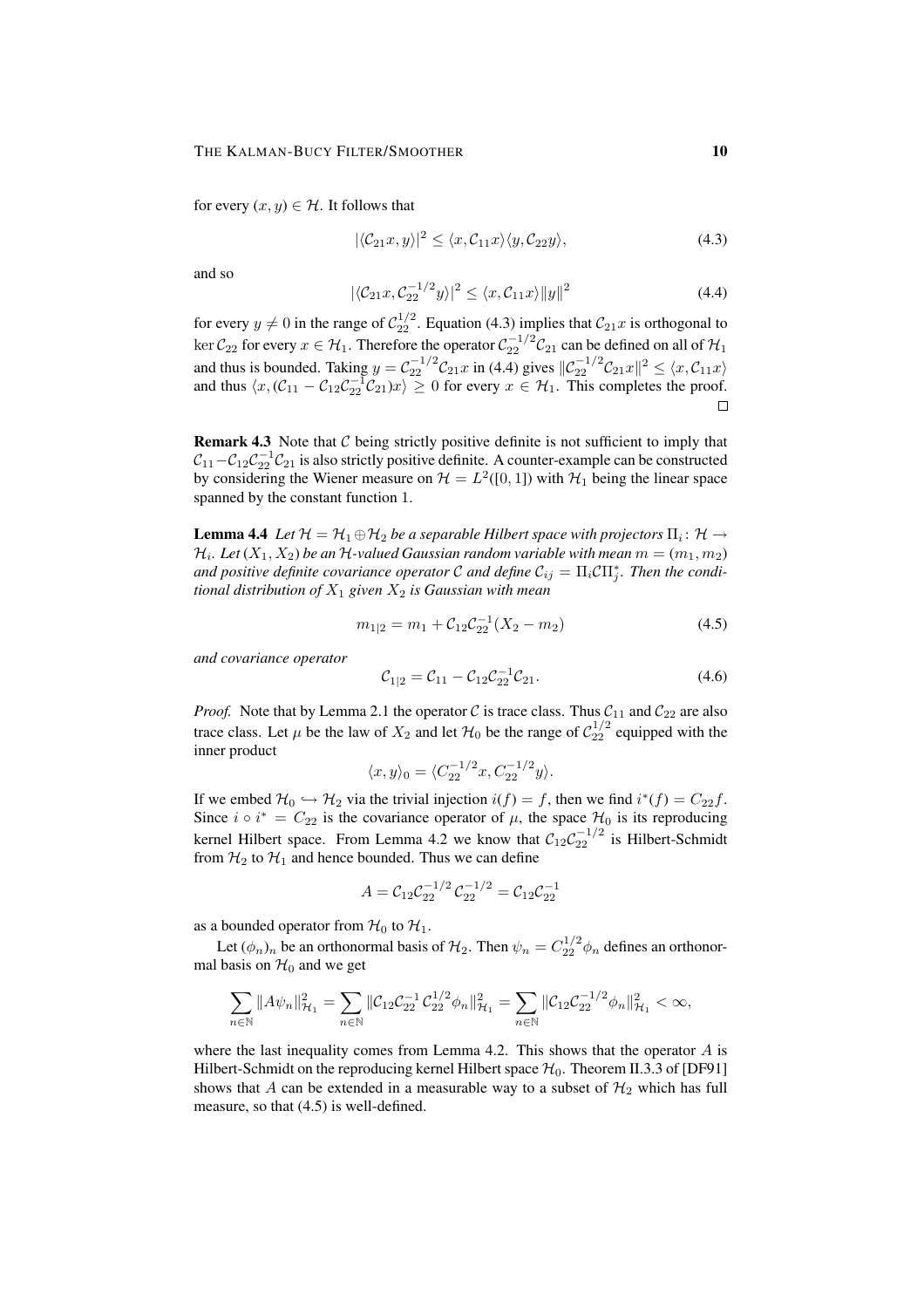Now consider the process  $Y$  defined by

$$
\begin{pmatrix} Y_1 \\ Y_2 \end{pmatrix} = \begin{pmatrix} I_{\mathcal{H}_1} & -A \\ 0_{\mathcal{H}_2} & I_{\mathcal{H}_2} \end{pmatrix} \begin{pmatrix} X_1 \\ X_2 \end{pmatrix}.
$$

This process is also Gaussian, but with mean

$$
m^Y = \begin{pmatrix} I_{\mathcal{H}_1} & -A \\ 0_{\mathcal{H}_2} & I_{\mathcal{H}_2} \end{pmatrix} \begin{pmatrix} m_1 \\ m_2 \end{pmatrix} = \begin{pmatrix} m_1 - Am_2 \\ m_2 \end{pmatrix}
$$

and covariance operator

$$
C^{Y} = \begin{pmatrix} I_{\mathcal{H}_{1}} & -A \\ 0_{\mathcal{H}_{2}} & I_{\mathcal{H}_{2}} \end{pmatrix} \begin{pmatrix} C_{11} & C_{12} \\ C_{21} & C_{22} \end{pmatrix} \begin{pmatrix} I_{\mathcal{H}_{1}} & 0_{\mathcal{H}_{2}} \\ -A^{*} & I_{\mathcal{H}_{2}} \end{pmatrix} = \begin{pmatrix} C_{11} - C_{12}C_{22}^{-1}C_{21} & 0 \\ 0 & C_{22} \end{pmatrix}.
$$

This shows that  $Y_1 = X_1 - C_{12}C_{22}^{-1}X_2$  and  $Y_2 = X_2$  are uncorrelated and thus independent. So we get

$$
\mathbb{E}(X_1 | X_2) = \mathbb{E}(X_1 - C_{12}C_{22}^{-1}X_2 | X_2) + \mathbb{E}(C_{12}C_{22}^{-1}X_2 | X_2)
$$
  
=  $\mathbb{E}(X_1 - C_{12}C_{22}^{-1}X_2) + C_{12}C_{22}^{-1}X_2$   
=  $m_1 - C_{12}C_{22}^{-1}m_2 + C_{12}C_{22}^{-1}X_2.$ 

This proves (4.5) and a similar calculation gives equality (4.6).

**Remark 4.5** If we define as above  $\mathcal{L} = (-\mathcal{C})^{-1}$  and formally define  $\mathcal{L}_{ij} = \Pi_i \mathcal{L} \Pi_j^*$ (note that without additional information on the domain of  $\mathcal L$  these operators may not be densely defined), then a simple formal calculation shows that  $m_{1|2}$  and  $C_{1|2}$  are expected to be given by

$$
m_{1|2} = m_1 - \mathcal{L}_{11}^{-1} \mathcal{L}_{12} (X_2 - m_2), \qquad \mathcal{C}_{1|2} = -\mathcal{L}_{11}^{-1}.
$$
 (4.7)

We now justify these relations in a particular situation which is adapted to the case that will be considered in the remaining part of this section.

Lemma 4.6 *Consider the setup of Lemma 4.4 and Remark 4.5 and assume furthermore that the following properties are satisfied:*

- *a.* The operator  $\mathcal L$  *can be extended to a closed operator*  $\tilde{\mathcal L}$  *on*  $\Pi_1 \mathcal D(\mathcal L) \oplus \Pi_2 \mathcal D(\mathcal L)$ *.*
- b. Define the operators  $\mathcal{L}_{ij} = \Pi_i \tilde{\mathcal{L}} \Pi_j^*$ . Then, the operator  $\mathcal{L}_{11}$  is self-adjoint and *one has* ker  $\mathcal{L}_{11} = \{0\}$ *.*
- *c.* The operator  $-\mathcal{L}_{11}^{-1}\mathcal{L}_{12}$  can be extended to a bounded operator from  $\mathcal{H}_2$  into  $\mathcal{H}_1$ .

*Then*  $C_{12}C_{22}^{-1}$  can be extended to a bounded operator from  $H_2$  into  $H_1$  and one has  $C_{12}C_{22}^{-1} = -\mathcal{L}_{11}^{-1}\mathcal{L}_{12}$ . Furthermore,  $\mathcal{C}_{21}$  maps  $\mathcal{H}_1$  into the range of  $\mathcal{C}_{22}$  and one has

$$
\mathcal{L}_{11}^{-1}x = (\mathcal{C}_{11} - \mathcal{C}_{12}\mathcal{C}_{22}^{-1}\mathcal{C}_{21})x,
$$

*for every*  $x \in \mathcal{H}_1$ *.* 

*Proof.* We first show that  $C_{12}C_{22}^{-1} = -\mathcal{L}_{11}^{-1}\mathcal{L}_{12}$ . By property *a*. and the definition of  $\mathcal{L}$ , we have the equality

$$
\tilde{\mathcal{L}}\Pi_1^*\Pi_1\mathcal{C}x + \tilde{\mathcal{L}}\Pi_2^*\Pi_2\mathcal{C}x = -x \tag{4.8}
$$

 $\Box$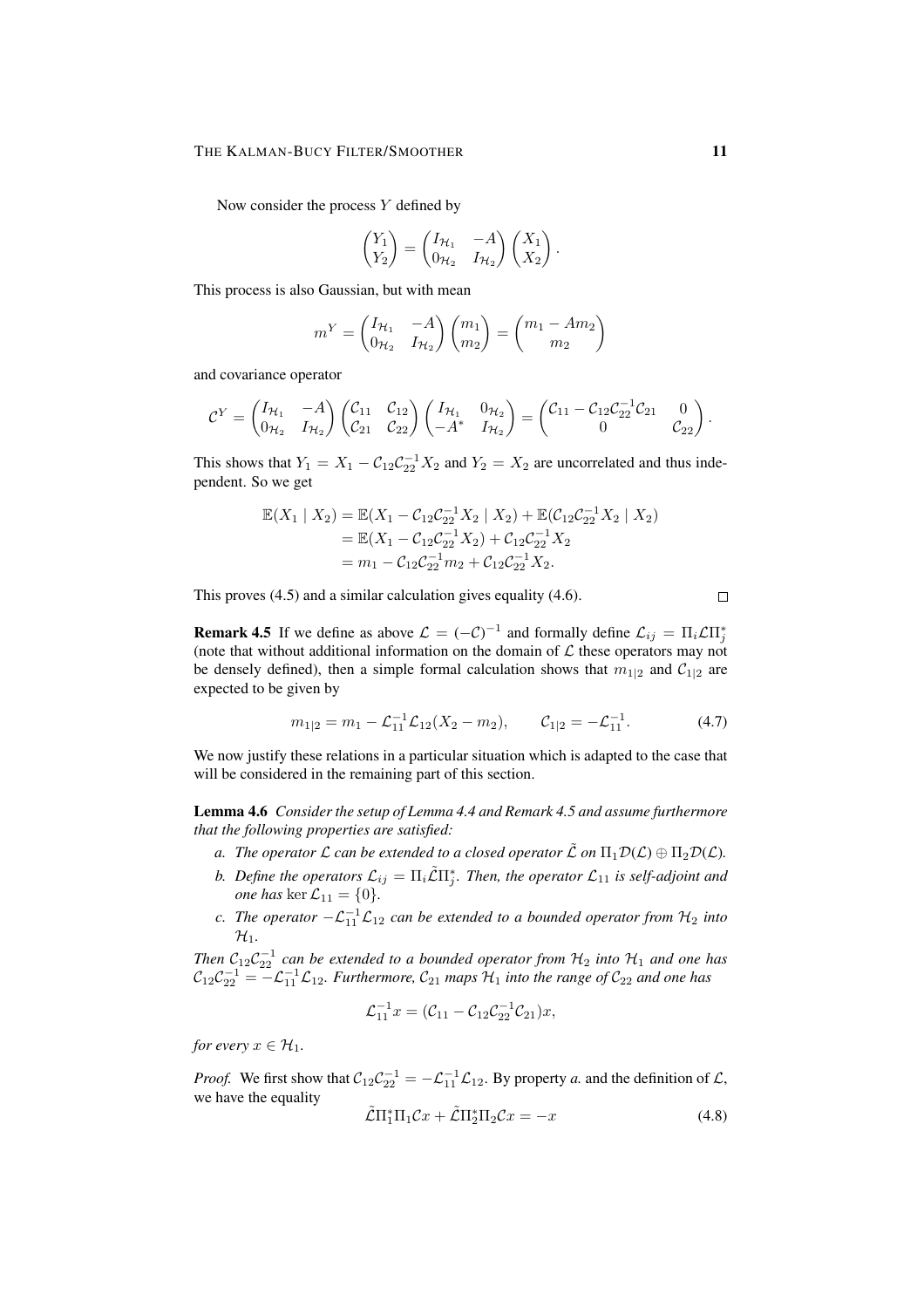for every  $x \in H$ , and thus  $\mathcal{L}_{11}\mathcal{C}_{12}x = -\mathcal{L}_{12}\mathcal{C}_{22}x$  for every  $x \in H_2$ . It follows immediately that  $\mathcal{L}_{11}\mathcal{C}_{12}\mathcal{C}_{22}^{-1}x = -\mathcal{L}_{12}x$  for every  $x \in \mathcal{R}(\mathcal{C}_{22})$ . Since  $\mathcal{R}(\mathcal{C}_{22})$  is dense in  $H_2$ , the statement follows from assumptions *b*. and *c*.

Let us now turn to the second equality. By property *a*. the operator  $C_{21}$  maps  $\mathcal{H}_1$ into the domain of  $\mathcal{L}_{12}$  so that

$$
x = x - \mathcal{L}_{12}\mathcal{C}_{21}x + \mathcal{L}_{12}\mathcal{C}_{21}x = \mathcal{L}_{11}\mathcal{C}_{11}x + \mathcal{L}_{12}\mathcal{C}_{21}x, \tag{4.9}
$$

for every  $x \in H_1$  (the second equality follows from an argument similar to the one that yields (4.8)). Since the operator  $C_{22}^{-1}$  is self-adjoint, we know from [Yos95, p. 195] that  $(C_{12}C_{22}^{-1})^* = C_{22}^{-1}C_{21}$ . Since the left hand side operator is densely defined and bounded, its adjoint is defined on all of  $\mathcal{H}_1$ , so that  $\mathcal{C}_{21}$  maps  $\mathcal{H}_1$  into the range of  $\mathcal{C}_{22}$ . It follows from (4.9) that

$$
x = \mathcal{L}_{11}\mathcal{C}_{11}x + \mathcal{L}_{12}\mathcal{C}_{22}\mathcal{C}_{22}^{-1}\mathcal{C}_{21}x,
$$

for every  $x \in \mathcal{H}_1$ . Using (4.8), this yields  $x = \mathcal{L}_{11}\mathcal{C}_{11}x - \mathcal{L}_{11}\mathcal{C}_{12}\mathcal{C}_{22}^{-1}\mathcal{C}_{21}x$ , so that  $\mathcal{L}_{11}^{-1}$  is an extension of  $\mathcal{C}_{11} - \mathcal{C}_{12} \mathcal{C}_{22}^{-1} \mathcal{C}_{21}$ . Since both of these operators are self-adjoint, they must agree.

Corollary 4.7 *Let* (X, Y ) *be Gaussian with covariance* C *and mean* m *on a separable Hilbert space*  $\mathcal{H} = \mathcal{H}_1 \oplus \mathcal{H}_2$ . Assume furthermore that C satisfies the assumptions of *Lemmas 4.4 and 4.6. Then, the conditional law of* X *given* Y *is given by the invariant measure of the ergodic SPDE*

$$
\frac{dx}{dt} = \mathcal{L}_{11}x - \mathcal{L}_{11}\Pi_1m + \mathcal{L}_{12}(Y - \Pi_2m) + \sqrt{2}\frac{dw}{dt},
$$
\n(4.10)

*where* w is a cylindrical Wiener process on  $\mathcal{H}_1$  and the operators  $\mathcal{L}_{ij}$  are defined as *in Lemma 4.6. SPDE (4.10) is again interpreted in the mild sense (2.3).*

*Proof.* Note that  $\mathcal{L}_{11}^{-1}\mathcal{L}_{12}$  can be extended to a bounded operator by assumption and the mild interpretation of (4.10) is

$$
x_t = M + e^{\mathcal{L}_{11}t}(x_0 - M) + \sqrt{2} \int_0^t e^{\mathcal{L}_{11}(t-s)} \, dw(s), \tag{4.11}
$$

with  $M = \Pi_1 m - \mathcal{L}_{11}^{-1} \mathcal{L}_{12}(Y - \Pi_2 m)$ . The result follows by combining Lemma 4.4 and Lemma 4.6 with Lemma 2.2.  $\Box$ 

These abstract results enable us to prove the main result of this section.

*Proof of Theorem 4.1.* Consider a solution  $(X, Y)$  to the SDE (4.1). Introducing the shorthand notations

$$
\Sigma_1 = (B_{11}B_{11}^*)^{-1}, \qquad \Sigma_2 = (B_{22}B_{22}^*)^{-1},
$$

it follows by the techniques used in the proof of Theorem 3.4 that the operator  $\mathcal L$  corresponding to its covariance is formally given by

$$
\begin{pmatrix} L_{11} & L_{12} \\ L_{21} & L_{22} \end{pmatrix} := \begin{pmatrix} \partial_u + A_{11}^* & A_{21}^* \\ 0 & \partial_u \end{pmatrix} \begin{pmatrix} B_{11}B_{11}^* & 0 \\ 0 & B_{22}B_{22}^* \end{pmatrix}^{-1} \begin{pmatrix} \partial_u - A_{11} & 0 \\ -A_{21} & \partial_u \end{pmatrix}
$$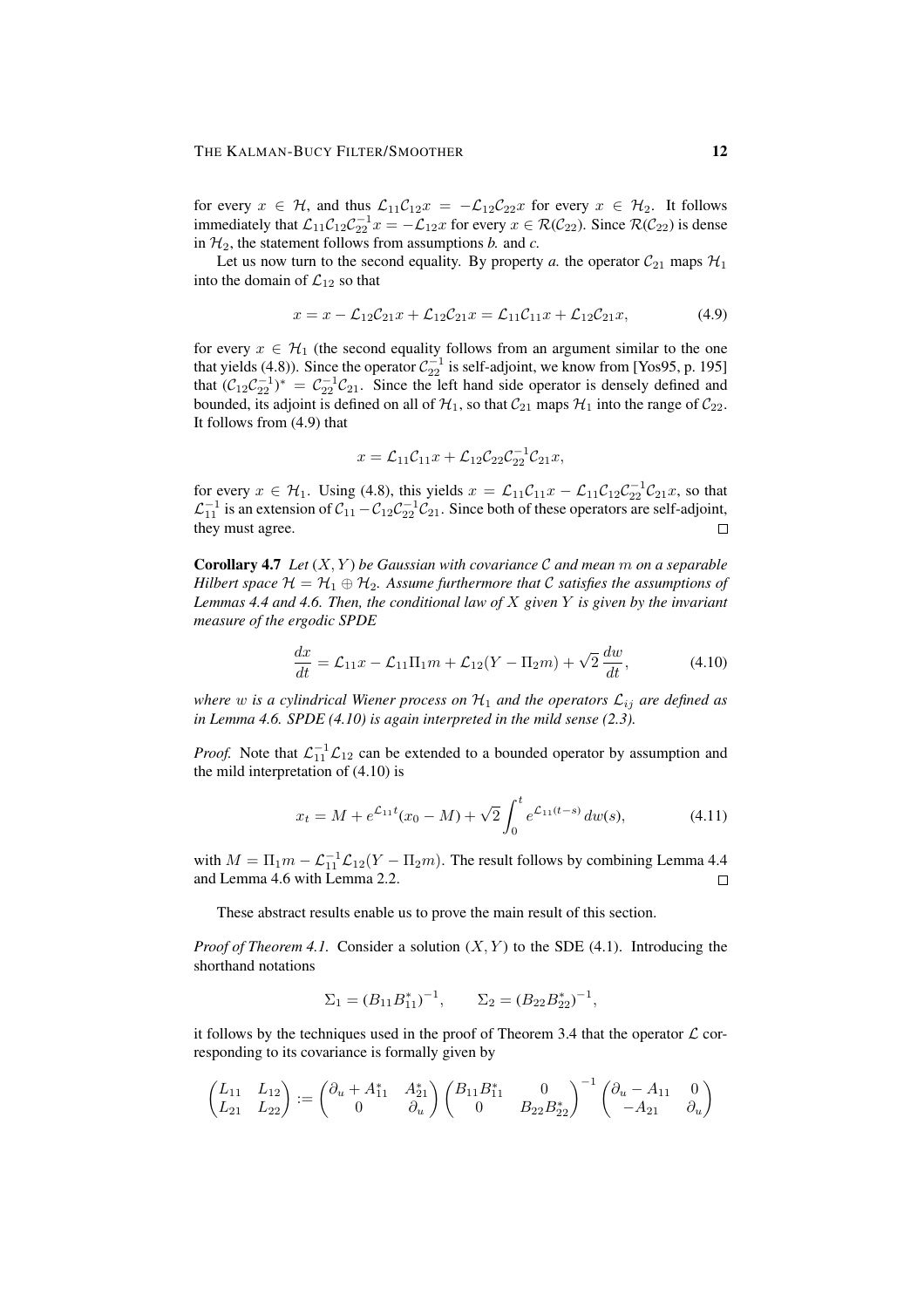$$
= \begin{pmatrix} (\partial_u + A_{11}^*) \Sigma_1 (\partial_u - A_{11}) - A_{21}^* \Sigma_2 A_{21} & A_{21}^* \Sigma_2 \partial_u \\ -\partial_u \Sigma_2 A_{21} & \partial_u \Sigma_2 \partial_u \end{pmatrix}.
$$

In order to identify its domain, we consider (3.12b) with

$$
\Sigma = \begin{pmatrix} \Lambda & 0 \\ 0 & \Gamma \end{pmatrix}
$$

and we take the limit  $\Gamma \rightarrow 0$ . This leads to the boundary conditions

$$
\partial_u x(0) = A_{11}x(0) + (\Lambda \Sigma_1)^{-1}(x(0) - x^-), \quad \partial_u x(1) = A_{11}x(1),
$$
  
\n
$$
y(0) = 0, \qquad \qquad \partial_u y(1) = A_{21}x(1).
$$
\n(4.12a)

The domain of  $\mathcal L$  is the homogeneous version of these boundary conditions.

We now check that the conditions of Lemma 4.6 hold. Condition *a.* is readily verified, the operator  $\mathcal L$  being equipped with the boundary conditions

$$
\partial_u x(0) = A_{11}x(0) + (\Lambda \Sigma_1)^{-1}x(0), \qquad \partial_u x(1) = A_{11}x(1),
$$
  
\n
$$
y(0) = 0, \qquad \qquad \Pi \partial_u y(1) = 0,
$$
\n(4.12b)

where  $\Pi$  is the projection on the orthogonal complement of the range of  $A_{21}$ . Note that the operator  $\hat{\mathcal{L}}$  is closed, but no longer self-adjoint (unless  $A_{21} = 0$ ). The operator  $\mathcal{L}_{11}$ is therefore given by

$$
\mathcal{L}_{11} = (\partial_u + A_{11}^*) \Sigma_1 (\partial_u - A_{11}) - A_{21}^* \Sigma_2 A_{21},
$$

equipped with the boundary condition

$$
\partial_u x(0) = A_{11}x(0) + (\Lambda \Sigma_1)^{-1}x(0), \quad \partial_u x(1) = A_{11}x(1).
$$

It is clear that this operator is self-adjoint. The fact that its spectrum is bounded away from 0 follows from the fact that the form domain of  $\mathcal L$  contains  $\Pi_1^* \Pi_1 \mathcal D(\mathcal L)$  and that there is a  $c > 0$  with  $\langle a, \mathcal{L}a \rangle \le -c||a||^2$  for all  $a \in \mathcal{D}(\mathcal{L})$ . Thus condition *b*. holds.

The operator  $\mathcal{L}_{12}$  is given by the first-order differential operator  $A_{21}^* \Sigma_2 \partial_u$  whose domain is given by functions with square-integrable second derivative that vanish at 0. Since the kernel of  $\mathcal{L}_{11}^{-1}$  has a square-integrable derivative, it is easy to check that  $\mathcal{L}_{11}^{-1}\mathcal{L}_{12}$  extends to a bounded operator on  $\mathcal{H}$ , so that condition *c*. is also verified.

We can therefore apply Lemma 4.6 and Lemma 2.2. The formulation of the equation with inhomogeneous boundary conditions is an immediate consequence of Remark 3.1: a short calculation to remove the inhomogeneity in the boundary conditions  $(4.2b)$  and change the inhomogeneity in the PDE  $(4.2a)$  shows that  $(4.2)$  can be written in the form  $(4.10)$  or  $(4.11)$  with the desired value for M, the conditional mean. Since  $\mathcal{L}_{11}$  is indeed the conditional covariance operator, the proof is complete.  $\Box$ 

**Remark 4.8** For Y solving (4.1) the derivative  $\frac{dY}{du}$  only exists in a distributional sense (it is in the Sobolov space  $H^{-1/2-\epsilon}$  for every  $\epsilon > 0$ ). But the definition (2.3) of a mild solution which we use here applies the inverse of the second order differential operator  $\mathcal{L}_{11}$  to  $\frac{dY}{du}$ , resulting in an element of  $H^{3/2-\epsilon}$  in the solution.

**Remark 4.9** Denote by  $x(t, u)$  a solution of the SPDE (4.2) and write the mean as  $\bar{x}(t, u) = \mathbb{E}x(t, u)$ . Then, as  $t \to \infty$ ,  $\bar{x}(t, u)$  converges to its limit  $\tilde{x}(u)$  strongly in  $L^2([0,1],\mathbb{R}^m)$  and  $\tilde{x}(u)$  must coincide with the Kalman-Bucy filter/smoother. This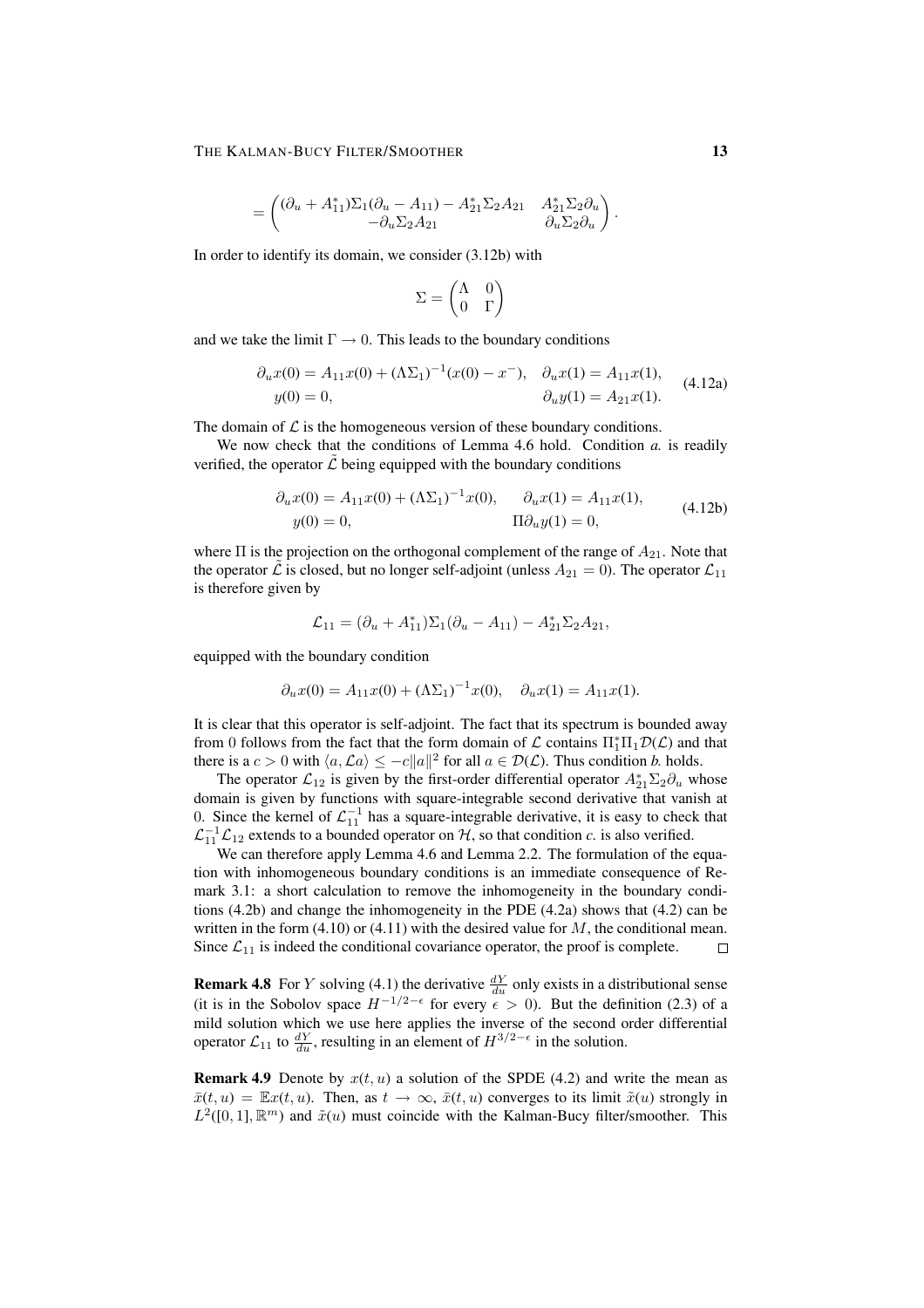follows from the fact that  $\tilde{x}$  equals  $\mathbb{E}(X | Y)$ . It is instructive to demonstrate this result directly and so we do so.

The mean  $\tilde{x}(u)$  of the invariant measure of (4.2) satisfies the linear two point boundary value problem

$$
\begin{aligned} \left(\frac{d}{du} + A_{11}^*(B_{11}B_{11}^*)^{-1}\left(\frac{d}{du} - A_{11}\right)\tilde{x}(u) \\ &+ A_{21}^*(B_{22}B_{22}^*)^{-1}\left(\frac{dY}{du} - A_{21}\right)\tilde{x}(u) = 0 \qquad \forall u \in (0,1), \end{aligned} \tag{4.13a}
$$

$$
\frac{d}{du}\tilde{x}(0) = A_{11}\tilde{x}(0) + B_{11}B_{11}^*\Lambda^{-1}(\tilde{x}(0) - x^-),
$$
\n(4.13b)

$$
\frac{d}{du}\tilde{x}(1) = A_{11}\tilde{x}(1).
$$
 (4.13c)

The standard implementation of the Kalman filter is to calculate the conditional expectation  $\hat{X}(u) = \mathbb{E}(X(u) | Y(v), 0 \le v \le u)$  by solving the initial value problem

$$
\frac{d}{du}S(u) = A_{11}S(u) + S(u)A_{11}^* - S(u)A_{21}^*(B_{22}B_{22}^*)^{-1}A_{21}S(u) + B_{11}B_{11}^*
$$
\n
$$
S(0) = \Lambda
$$
\n(4.14)

and

$$
\frac{d}{du}\hat{X}(u) = (A_{11} - S(u)A_{21}^*(B_{22}B_{22}^*)^{-1}A_{21})\hat{X} + S(u)A_{21}^*(B_{22}B_{22}^*)^{-1}\frac{dY}{du}
$$
  

$$
\hat{X}(0) = x^-.
$$
 (4.15)

The Kalman smoother  $\tilde{X}$ , designed to find  $\tilde{X}(u) = \mathbb{E}(X(u) | Y(v), 0 \le v \le 1)$ , is then given by the backward sweep

$$
\frac{d}{du}\tilde{X}(u) = A_{11}\tilde{X}(u) + B_{11}B_{11}^{*}S(u)^{-1}(\tilde{X}(u) - \hat{X}(u)) \qquad \forall u \in (0, 1)
$$
\n
$$
\tilde{X}(1) = \hat{X}(1). \tag{4.16}
$$

See [Øks98, section 6.3 and exercise 6.6] for a reference. We wish to demonstrate that  $\tilde{x}(u) = \tilde{X}(u).$ 

Equation (4.16) evaluated for  $u = 1$  gives equation (4.13c). When evaluating (4.16) at  $u = 0$  we can use the boundary conditions from (4.14) and (4.15) to get equation (4.13b). Thus it remains to show that  $\tilde{X}(u)$  satisfies equation (4.13a). We proceed as follows: equation (4.16) gives

$$
\begin{split} (\frac{d}{du} + A_{11}^*)(B_{11}B_{11}^*)^{-1}(\frac{d}{du} - A_{11})\tilde{X} \\ &= (\frac{d}{du} + A_{11}^*)(B_{11}B_{11}^*)^{-1}B_{11}B_{11}^*S^{-1}(\tilde{X} - \hat{X}) \\ &= (\frac{d}{du} + A_{11}^*)S^{-1}(\tilde{X} - \hat{X}) \\ &= \left(A_{11}^*S^{-1} + \frac{d}{du}S^{-1}\right)(\tilde{X} - \hat{X}) + S^{-1}\frac{d}{du}(\tilde{X} - \hat{X}). \end{split}
$$

Using equation (4.14) we get

$$
\frac{d}{du}S^{-1} = -S^{-1}\frac{dS}{du}S^{-1}
$$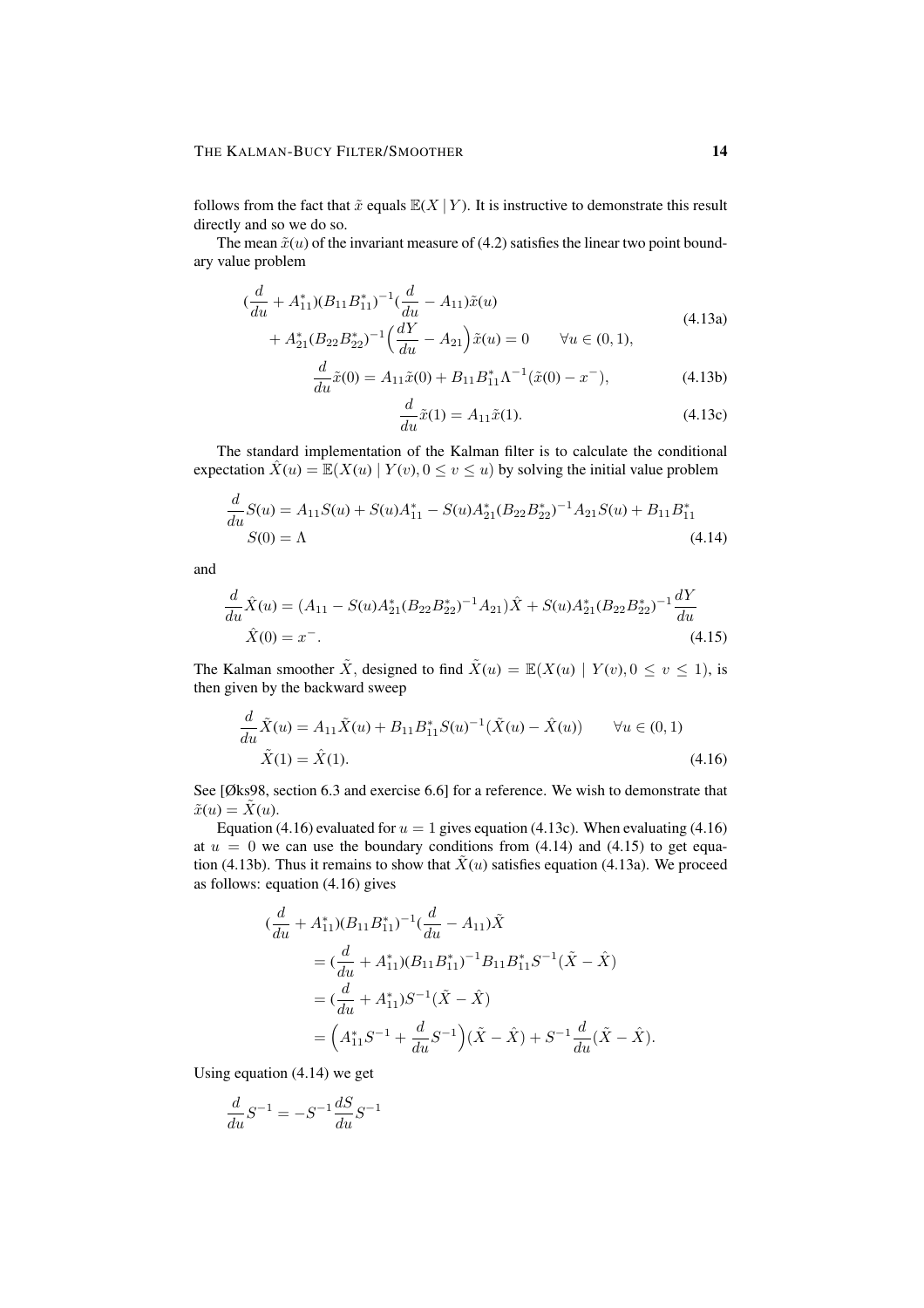$$
= -S^{-1}A_{11} - A_{11}^*S^{-1} + A_{21}^*(B_{22}B_{22}^*)^{-1}A_{21} - S^{-1}B_{11}B_{11}^*S^{-1}
$$

and subtracting (4.15) from (4.16) leads to

$$
S^{-1}\frac{d}{du}(\tilde{X} - \hat{X}) = S^{-1}A_{11}(\tilde{X} - \hat{X}) + S^{-1}B_{11}B_{11}^{*}S^{-1}(\tilde{X} - \hat{X})
$$

$$
- A_{21}^{*}(B_{22}B_{22}^{*})^{-1}\left(\frac{dY}{du} - A_{21}\hat{X}\right).
$$

By collecting all the terms we find

$$
(\frac{d}{du} + A_{11}^*)(B_{11}B_{11}^*)^{-1}(\frac{d}{du} - A_{11})\tilde{X} = -A_{21}^*(B_{22}B_{22}^*)^{-1}(\frac{dY}{du} - A_{21}\tilde{X})
$$

which is equation (4.13a).

We note in passing that equations (4.14) to (4.16) constitute a factorisation of the two-point boundary value problem (4.13) reminiscent of a continuous LU-factorisation of  $\mathcal{L}_{11}$ .

## **Conclusion**

In this text we derived and exploited a method to construct linear SPDEs which have a prescribed Gaussian measure as their stationary distribution. The fundamental relation between the diffusion operator  $\mathcal L$  in the SPDE and the covariance operator  $\mathcal C$  of the Gaussian measure transpires to be  $\mathcal{L} = (-\mathcal{C})^{-1}$ . We illustrated this technique by constructing SPDEs which sample from the distributions of linear SDEs conditioned on several different types of observations.

In the companion article [HSV] we build on the present analysis to extend this technique beyond the linear case. There we consider conditioned SDEs where the drift is a gradient (or more generally a linear function plus a gradient). The resulting SPDEs can be derived from the SPDEs in the present text by the addition of an extra drift term to account for the additional gradient; the stationary distributions of the new nonlinear SPDEs are identified by calculating their densities with respect to the corresponding stationary distributions of the linear equations as identified in the present article.

## References

- [AT05] R. J. Adler and J. E. Taylor. *Random Fields and Geometry*. Birkhäuser, 2005. Manuscript in preparation. A prelimiary version is available from Adler's home page http://iew3.technion.ac.il/˜radler/publications.html.
- [DF91] Yu. L. Dalecky and S. V. Fomin. *Measures and Differential Equations in Infinite-Dimensional Space*. Mathematics and Its Applications. Kluwer Academic Publishers, 1991.
- [DPZ92] G. Da Prato and J. Zabczyk. *Stochastic Equations in Infinite Dimensions*, volume 44 of *Encyclopedia of Mathematics and its Applications*. Cambridge University Press, 1992.
- [DPZ96] G. Da Prato and J. Zabczyk. *Ergodicity for Infinite-Dimensional Systems*, volume 229 of *London Mathematical Society Lecture Note Series*. Cambridge University Press, 1996.
- [HSV] M. Hairer, A. M. Stuart, and J. Voss. Analysis of SPDEs arising in path sampling, part II: The nonlinear case. In preparation.